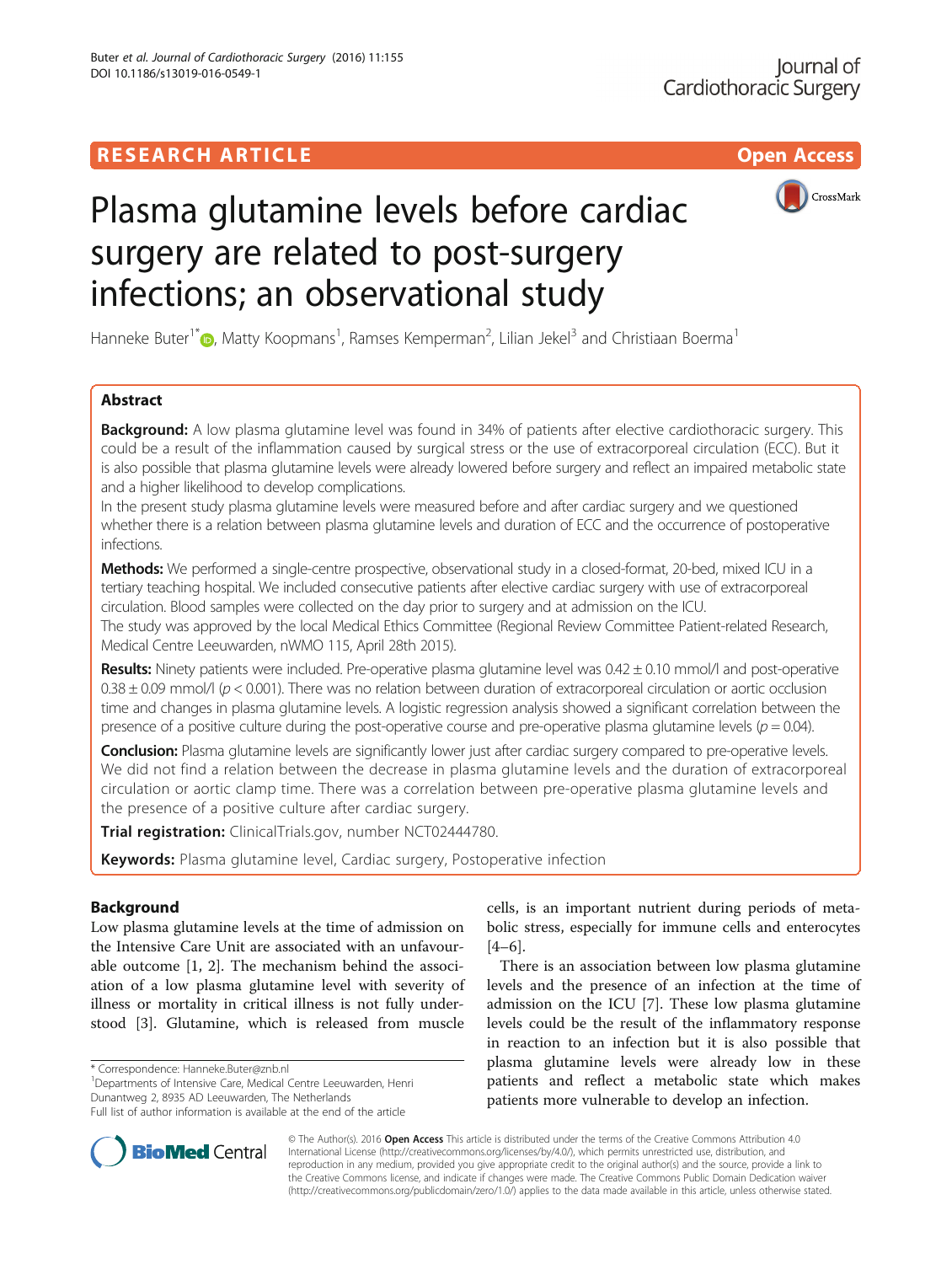In 34% of patients who were admitted to our ICU after elective cardiac surgery a low plasma glutamine level was found [\[7](#page-3-0)]. This could be result of the inflammation caused by surgical stress or the use of extracorporeal circulation (ECC) [[8, 9\]](#page-3-0). But it is also possible that plasma glutamine levels were already lowered before surgery in some of these patients and reflects an impaired metabolic state and a higher likelihood to develop complications.

In the present study we measured plasma glutamine levels before and after cardiac surgery and questioned whether there is a relation between plasma glutamine levels and duration of ECC and the occurrence of postoperative infections.

# Methods

# Study design

We performed a single-centre prospective, observational study in a closed-format, 20-bed, mixed ICU in a tertiary teaching hospital. We included 90 consecutive patients who were admitted to the ICU in June until August 2015 after elective cardiac surgery with use of extracorporeal circulation. Patients had to be older than 18 years, there were no further exclusion criteria.

The study was approved by the local Medical Ethics Committee (Regional Review Committee Patient-related Research, Medical Centre Leeuwarden, nWMO 115, April 28th 2015) and has been performed in accordance with the ethical standard laid down in the 1964 Declaration of Helsinki and its later amendments. Informed consent was waived under the condition that the plasma glutamine measurements were performed from residue blood samples, taken as part of standard care according to protocol. The study was registered in a public register (Clinical Trials.gov, number [NCT02444780\)](http://www.clinicaltrials.gov/NCT02444780).

#### Setting

Blood samples were collected when patients were admitted to the hospital, the day prior to surgery. According to protocol the pre-operative plasma glutamine level was determined from residue blood samples. At admission on the ICU blood samples were collected according to protocol, from residue blood the post-operative plasma glutamine level was determined.

All patients received a total of 4 doses of cefazolin 1000 mg in 24 h, starting 30 min prior to surgery to prevent postoperative infections. Furthermore, all patients used Bactroban® (Mupirocine) 3 times daily during 3 days to eradicate staphylococcus aureus from the nose cavity, starting on the day prior to surgery.

# Glutamine measurements

Measurement of plasma glutamine level was performed with the Bioprofile 100 plus analyser (Nova Biomedical

U.K., Cheshire, UK). This analyser was originally intended for use for monitoring metabolites and nutrients in cell culture systems, and was used in this study for investigational purposes to monitor glutamine levels in plasma samples [[7\]](#page-3-0). A low plasma glutamine level is defined as a concentration < 420 mmol/l. This is the lower limit of glutamine as suggested by the New England Journal of Medicine [[8\]](#page-3-0).

# Statistical analysis

In our previous study 34% of patients who were admitted to the ICU after elective surgery had a plasma glutamine level of 0.42 mmol/l or less [[7\]](#page-3-0). In the present study we aimed to include about 30 patients with a low plasma glutamine level so we set the number of patients to include in this study on 90 patients.

Data are shown as the mean with standard deviation or median with IQR, according to their distribution. The difference between pre- and postoperative plasma glutamine level was analysed with the paired- $t$  test. Univariate and multivariate analysis were performed to evaluate the relations between plasma glutamine levels and LOS, rate of positive cultures and antibiotic usage.

A two-sided P value < 0.05 was considered significant. All tests of the data were performed using Statistical Package for the Social Sciences 21.0 (IBM, New York, NY, USA).

## Results

A total of 90 (17 female/73 male) patients were included. Sixty-two patients underwent CABG, eleven patients valve replacement (AVR/MVR), twenty-four patients CABG combined with valve replacement and three patients underwent another form of cardiovascular surgery. Patients characteristics are given in Table 1.

| <b>Table 1</b> Patients characteristics at admission on the ICU |
|-----------------------------------------------------------------|
|-----------------------------------------------------------------|

| Age (years)           | 68 $(\pm 8.3)$        |
|-----------------------|-----------------------|
| BMI                   | $27.6 (\pm 4.2)$      |
| ECC (minutes)         | 90 [67.8-118.3]       |
| AOX (minutes)         | 59.5 [42-83.3]        |
| EuroSCORE             | $4$ [3-7]             |
| APACHE IV score       | 46 $(\pm 12.8)$       |
| LOS ICU (days)        | $2.0$ [2-2]           |
| LOS Hospital (days)   | $5.6$ [4-7]           |
| Creatine kinase (U/L) | $283 (\pm 169)$       |
| Creatinine (µmol/L)   | 91 [71.8-91]          |
| Phosfate (mmol/L)     | $0.64$ ( $\pm 0.27$ ) |
| Magnesium (mmol/L)    | 1.40 $(\pm 0.30)$     |

BMI Body mass index, ECC extracorporeal circulation, AOX aortic clamp time, APACHE Acute Physiology and Chronic Health Evaluation, LOS length of stay Data are given as mean ± standard deviation or median and [IQR]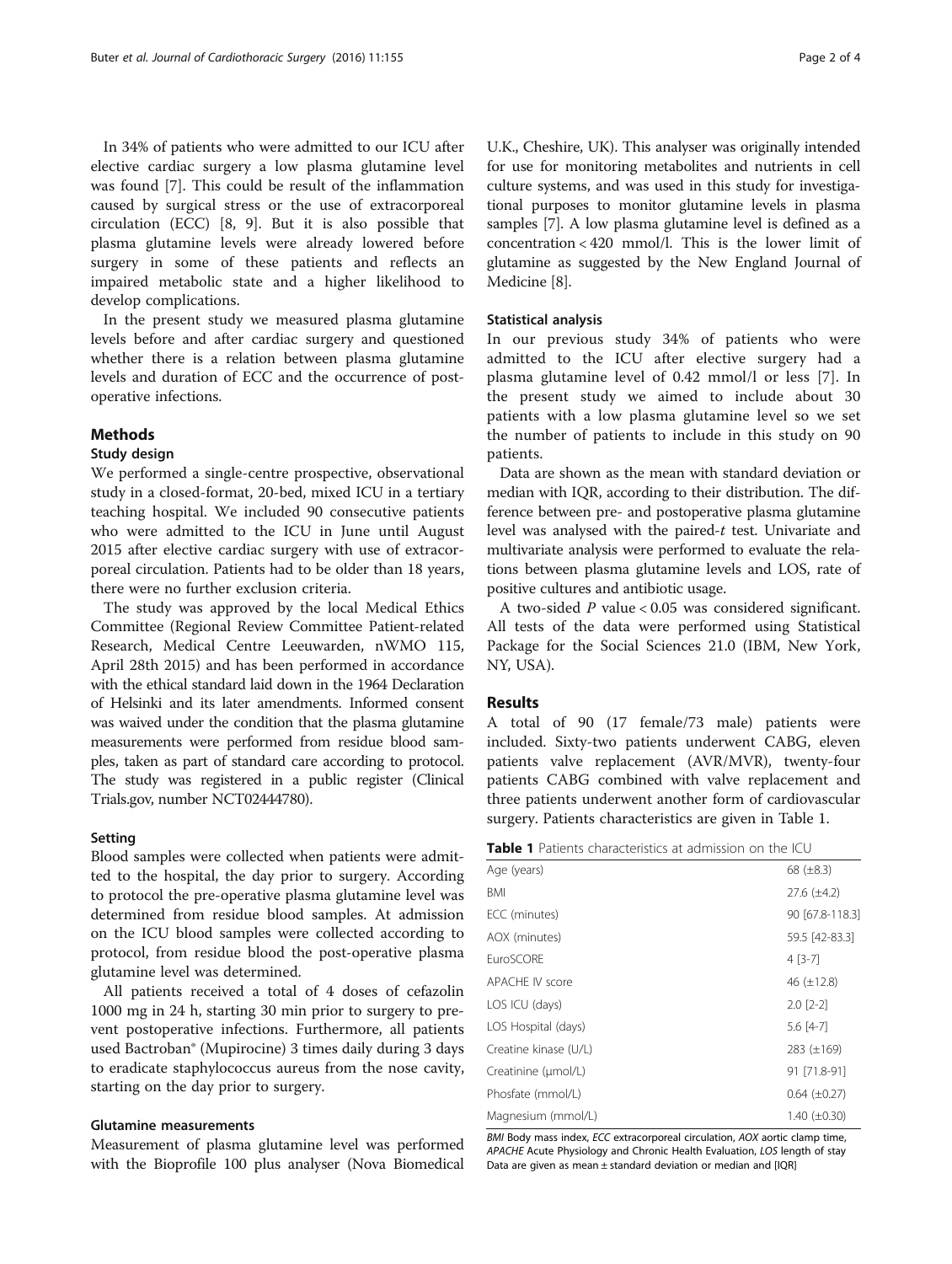Plasma glutamine level pre-operative was 0.42 ± 0.10 mmol/l. Post-operative plasma glutamine level was  $0.38 \pm 0.09$  mmol/l which was significantly lower compared to the pre-operative level (paired *t*-test  $p < 0.001$ ). Before surgery 50 patients had a plasma glutamine level below 0.42 mmol/l (55%) en after surgery 65 patients had a plasma glutamine level below 0.42 mmol/l (72%).

There was no relation between duration of extracorporeal circulation or aortic occlusion time and changes in plasma glutamine levels  $(p = 0.88$  en 0.95 respectively). The EuroSCORE in patients with a low glutamine was 4 [\[3](#page-3-0)–[7](#page-3-0)] en with normal glutamine 4 [\[3](#page-3-0)–[6\]](#page-3-0), there was no significant difference in EuroSCORE between the groups ( $p = 0.36$ ). There was a significant correlation between plasma glutamine levels post-operative and the LOS ICU  $(p = 0.01)$  and hospital  $(p < 0.001)$  but not with the pre-operative plasma glutamine level.

A positive culture was found in 14 patients during their post-operative admission; 8 airway, 3 urine, 2 wound and 1 blood. Five patients were treated with antibiotics. C-reactive Proteine (CRP) was only measured on indication, the highest mean CRP was 72 [47–117] U/l.

A logistic regression analysis showed a significant correlation between the presence of a positive culture and preoperative plasma glutamine levels ( $p = 0.04$ ). Also, the LOS ICU is associated with the presence of a positive culture during total hospital admission in a multivariate analysis ( $p = 0.003$ ). We did not find a relation between the % drop in plasma glutamine levels and the presence of an infection.

## **Discussion**

In the present study we found that plasma glutamine levels are significantly lower just after cardiac surgery compared to pre-operative levels. We did not find a relation between the decrease in plasma glutamine levels and the duration of extracorporeal circulation or aortic clamp time. Logistic regression analysis showed a correlation between preoperative plasma glutamine levels and the presence of a positive culture after cardiac surgery.

It is not possible to make a distinction between the contribution of surgery or extracorporeal circulation on the effect in plasma glutamine levels in the present. In a study conducted in cardio-surgical patients the elevation in proinflammatory cytokines and acute-phase proteins did not differ between patients who underwent cardiac surgery with or without the use of cardiopulmonary bypass, and the authors concluded that the surgical trauma and reperfusion injury represented more immunological changes then the use of cardiopulmonary bypass [[9](#page-3-0), [10](#page-3-0)]. Plasma glutamine levels were measured in 9 patients following elective abdominal aortic aneurysm surgery, in this group plasma glutamine level significantly decreased in the hours following surgery and remained lowered until the end

of the study, 168 h after start surgery [[11](#page-3-0)]. So, it is more likely that the decrease in plasma glutamine levels is the result of surgery rather than the extracorporeal circulation.

We found a correlation between pre-operative plasma glutamine levels and the presence of a positive culture in the post-operative course. A positive culture was found in 16% of patients and 5.5% received antibiotics. In two large trials the reported percentage of postoperative infections after cardiac surgery varied from 9.5 to 17% [[12, 13\]](#page-3-0). A post-operative infection can affect long term survival. In a large cohort of patients who underwent colon surgery the presence of any infectious complication was associated with a significantly worse long-term survival compared to patients without complications (HR:1.31, 95% CI1.21–1.42,  $p < 0.001$ ) [\[14](#page-3-0)]. It is conceivable that postoperative infections after cardiac surgery also affects survival but this is not studied to this extent. Whether it is possible to identify patients with a higher risk of developing infections by measuring plasma glutamine level prior to surgery needs further study. Furthermore, can we improve outcome in patients with a low plasma glutamine level who will undergo elective surgery by supplementation of glutamine?

## Conclusion

Plasma glutamine levels are significantly lower just after cardiac surgery compared to pre-operative levels. There was a correlation between pre-operative plasma glutamine levels and the presence of a positive culture after cardiac surgery. Whether plasma glutamine levels can be used to identify patients with higher risk of infection needs further study.

#### **Abbreviations**

AOX: Aortic clamp time; APACHE: Acute physiology and chronic health evaluation; BMI: Body mass index; CRP: C-reactive proteine; ECC: Extracorporeal circulation; ICU: Intensive care unit; LOS: Length of stay

#### Acknowledgements

We thank Bram Reitsma for his work on the development of the method to measure plasma glutamine levels and measurements of plasma glutamine levels during the study. We thank Nova Biomedical U.K. for providing the Bioprofile 100 plus analyser.

#### Funding

No funding has been received for this study.

#### Availability of data and materials

The datasets generated during and/or analysed during the current study are not publicly available due to not having a proper website for placing data in our institution but are available from the corresponding author on reasonable request.

#### Authors' contributions

HB designed and performed the study, and drafted the manuscript. MK co-designed the study, performed data collection and statistical analysis, and helped draft the manuscript. RK supervised glutamine measurements during the study, and helped draft the manuscript. LK was, as thoracic surgeon, responsible for patient care after discharge of the ICU and helped draft the manusscript. CB co-designed the study, performed statistical analysis, and helped draft the manuscript. All authors have read and approved the final manuscript.